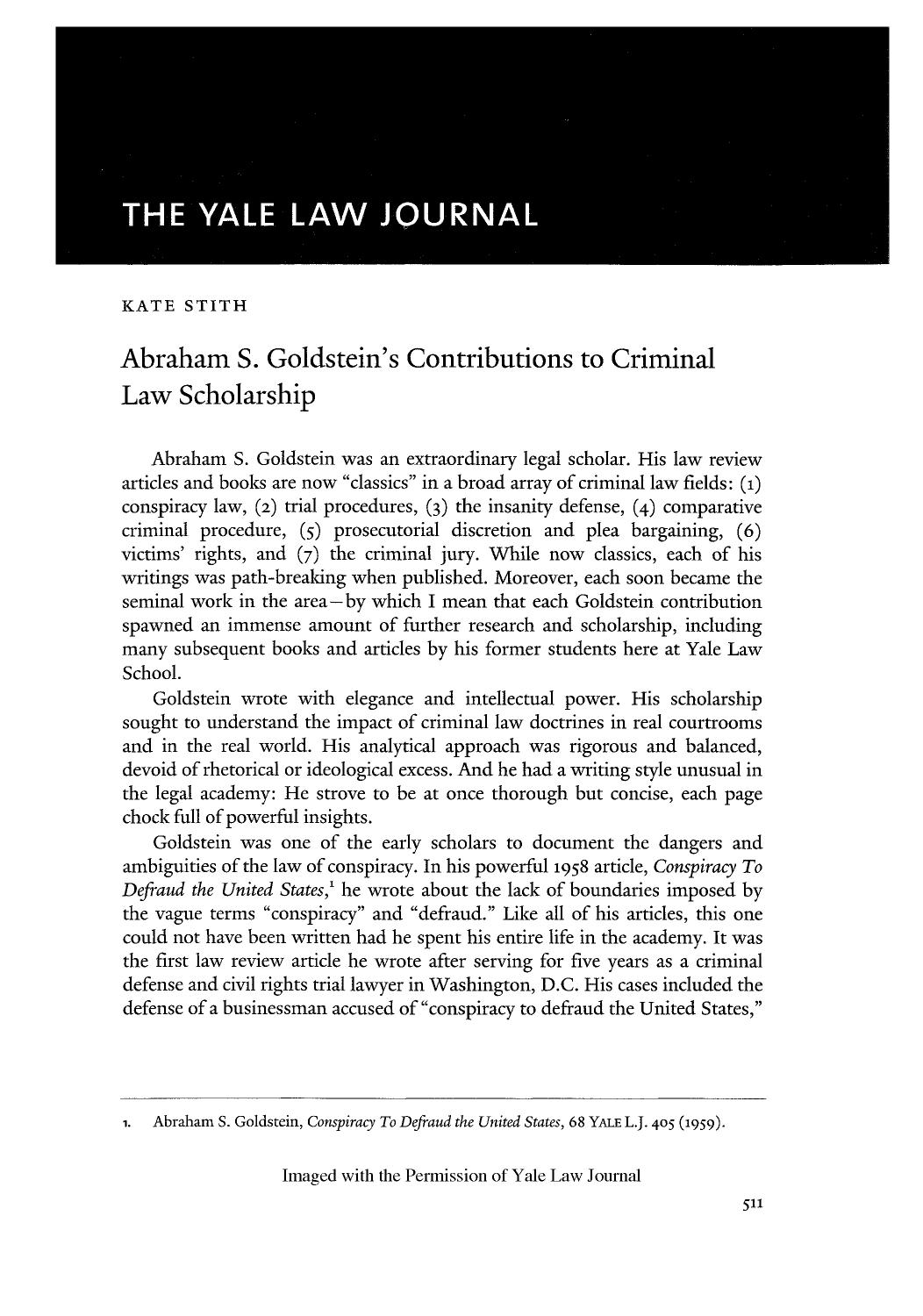rather than the more usual charge of conspiracy to commit a particular offense.<sup>2</sup>

In the classroom as in his scholarly articles, Goldstein tackled issues that for most in the academy were barely on the horizon. In **1959,** he and Joseph Goldstein<sup>3</sup> produced, but never published, a textbook-length set of mimeographed materials that essentially constitutes the first criminal procedure casebook<sup>4</sup> - predating Yale Kamisar's path-breaking and celebrated casebook by four years.' The Goldstein & Goldstein "book" organized what was then a barely existing field of study, excerpting not only leading Supreme Court and other appellate cases, but offering rich textual notes and questions. While the text was never published, some of its insights were pursued in the criminal procedure textbook that Goldstein and Leonard Orland published more than a decade later.<sup>6</sup> Like the unpublished Goldstein & Goldstein text, Goldstein & Orland was full of annotations and questions that were unusually challenging and original.

Goldstein's interest in practical applications and real-world consequences made him at home in a legal academy that embraced legal realism. In a **1966** article,<sup>7</sup> he commented on the increasingly interdisciplinary nature of legal scholarship, in particular the incorporation of criminology and other behavioral sciences into legal research. The next year he addressed the relationship

- 4. Abraham S. Goldstein & Joseph Goldstein, Criminal Procedure **(1959)** (unpublished manuscript, on file with Professor Leonard Orland). An updated mimeographed manuscript is on file in the Yale Law School Library, Faculty Collection.
- *5. See* **LIVINGSTON** HALL **&** YALE KASIMAR, MODERN CRIMINAL **PROCEDURE** (1965).
- **6.** ABRAHAM S. GOLDSTEIN **&** LEONARD ORLAND, CRIMINAL **PROCEDURE: CASES AND** MATERIALS **ON** THE ADMINISTRATION OF CRIMINAL LAw (1974); *see also* Abraham S. Goldstein, *Introduction* to LEONARD ORLAND, **JUSTICE, PUNISHMENT,** TREATMENT: THE CORRECTIONAL **PROCESS** XXV **(1973).**
- **7.** Abraham S. Goldstein, *Research into* the *Administration* of *Criminal Law: A Report from the United States,* **6 BRIT. J.** CRIMINOLOGY **27** (1966).

<sup>2.</sup> *See* 18 U.S.C. **5 371** (2000) ("If two or more persons conspire either to commit any offense against the United States, or to defraud the United States, or any agency thereof in any manner or for any purpose, and one or more of such persons do any act to effect the object of the conspiracy, each shall be fined under this tide or imprisoned not more than five years, or both.")

**<sup>3.</sup>** Abraham Goldstein wrote of Joseph Goldstein, "[We] had so many convergences besides bearing the same last name. We were both articles editors of the *Yale Law Journal,* both law clerks to Judge Bazelon on the D.C. Circuit, both members of a cohort of **12** who came to the faculty of Yale Law School in **1956.** We both taught Criminal Law .... For almost 45 years, we participated together in the life of Yale Law School." Abraham S. Goldstein, *Tribute to Joseph Goldstein,* **19** YALE L. &POL'Y REV. **31, 31 (2000).**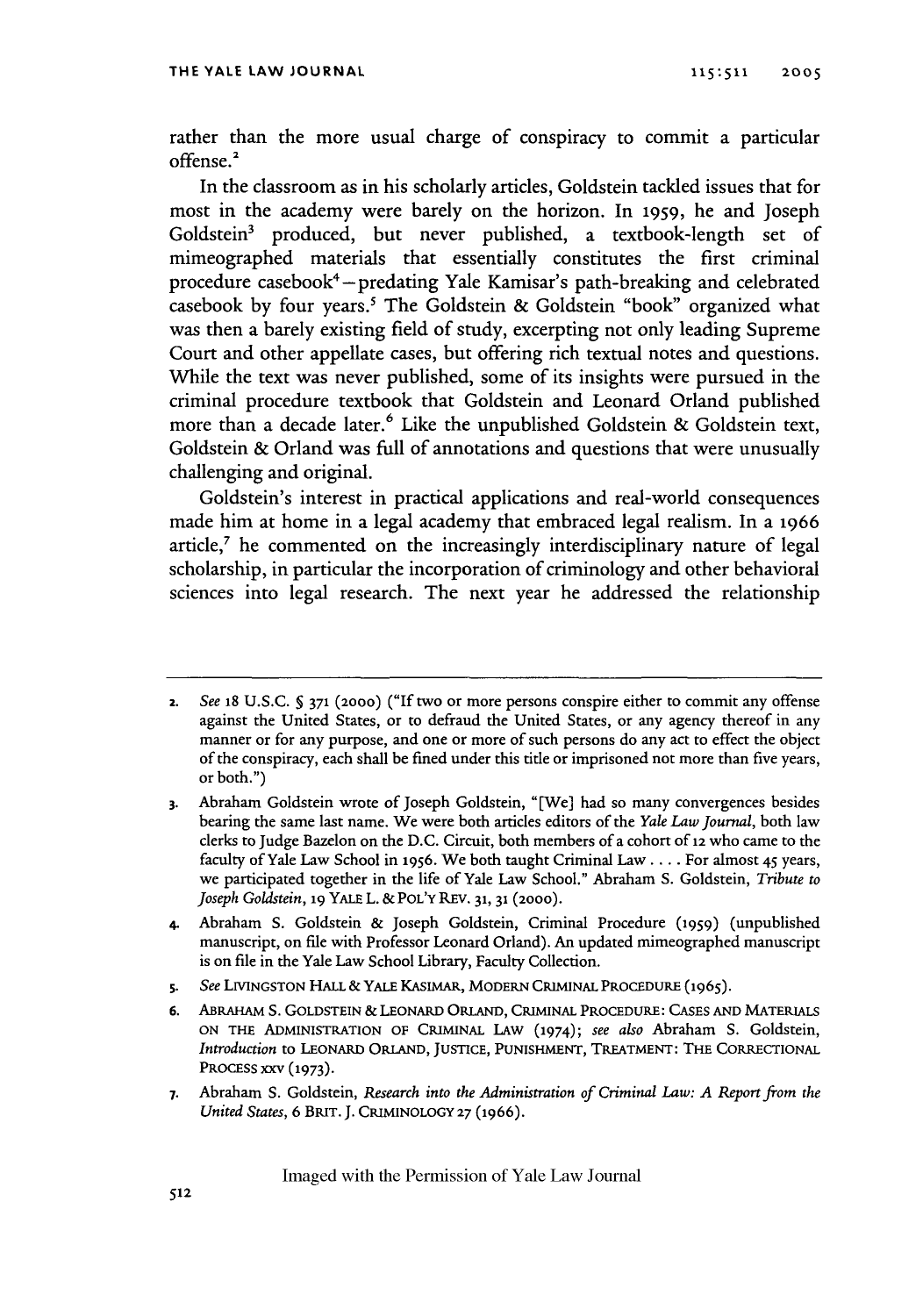between legal scholarship and education.<sup>8</sup> He called for reform in legal education, urging schools to move beyond the case method into "rich interdepartmental resources," and theoretical and practical application.<sup>9</sup> In **1971,** he and Joseph Goldstein published a collection of articles designed to help bridge this gap between casebooks and legal scholarship.<sup>10</sup>

It was in **1962** that Goldstein first turned his sharp attention to the insanity defense." He was urged to tackle this controversial and difficult subject **by** Judge David L. Bazelon,<sup>12</sup> who had appointed Goldstein as his first law clerk in **1949,** and who was a strong proponent of a broad insanity defense. Goldstein's **1967** book on the subject, read and reviewed both in this country and around the world,<sup>13</sup> was a meticulous examination of the history and development of this legal defense to crime. He argued forcefully for a robust but limited insanity defense for mentally ill offenders. Such an approach, he observed, would not weaken the deterrence value of the criminal law and was far preferable in a free society to indefinite civil commitment of potentially dangerous mentally ill persons.

- **11.** One of Goldstein's earliest articles on the subject, published with Edith W. Fine, was *The Indigent Accused, the Psychiatrist, and the Insanity Defense,* **1io U.** PA. L. REV. **lo61** (1962). Goldstein was troubled by the "fragmentary" procedural devices accorded indigent defendants with potential psychiatric defenses. *Id.* at **1O91.** The same year, Goldstein and Jay Katz *of* the Yale Law School published *Psychiatrist-Patient Privilege: The Gap Proposal and the Connecticut Statute,* **118 AM. J.** PSYCHIATRY **733** (1962). Goldstein's masterwork on the subject, *The Insanity Defense,* was published five years later in **1967.**
- 12. *See* Leon Radzinowicz, *Mental Illness & the Law,* COMMENTARY, May **1969,** at ioo, **1OO** (reviewing ABRAHAM S. **GOLDSTEIN,** THE INSANITY **DEFENSE** (1967)) (noting that Goldstein's study "was undertaken at the suggestion of Judge Bazelon"). Radzinowicz, a professor at Cambridge University, recommended the book to "advanced students, both in law and in psychiatry." *Id.* at **103.**
- **13.** For example, in 1983 one of Goldstein's lectures on the insanity defense was translated into Japanese by the Research and Training Institute at the Japanese Ministry of Justice. Copies of this Japanese manuscript are on file in the Yale Law School Library, Faculty Collection, in Goldstein's Pamphlets and Papers.

**<sup>8.</sup>** Abraham **S.** Goldstein, *The Unfufilled Promise of Legal Education, in* LAW IN **A CHANGING** AMERICA **157** (Geoffrey C. Hazard, Jr. ed., 1968).

*<sup>9.</sup> Id.* at **165.**

**<sup>1</sup>o.** CRME, LAW AND SOCIETY (Abraham S. Goldstein & Joseph Goldstein eds., **1971).** In their preface to the book, the editors express regret at "the extent to which law students have come to rely entirely on casebooks," and conclude that their reader will "be a useful addition to the literature." *Id.* at vii. The two Goldsteins also noted that "[t]he pleasure of collaboration was enhanced by the thought that we might further confound the confusion that has sometimes led readers in criminal law to attribute the work of each of us to the other." *Id.*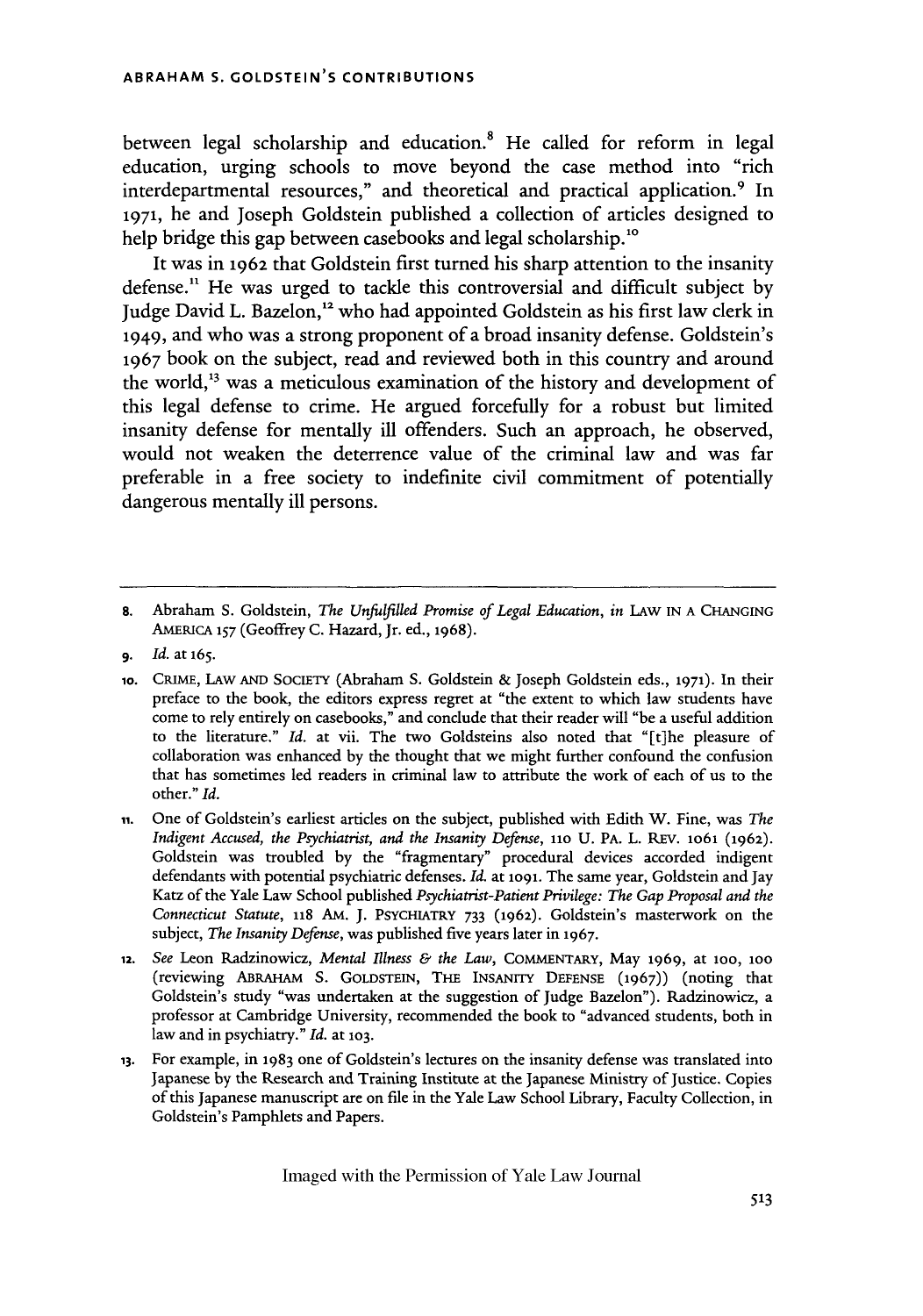We may note that Goldstein's efforts to reform the criminal law were not limited to the legal academy. Before he became Dean of Yale Law School in **1970,** he served on Connecticut's Board of Parole, on the Commission to Revise Criminal Statutes, and on the Governor's Planning Commission on Criminal Administration.

Goldstein also made valuable contributions to the field of comparative criminal procedure. He was among the first scholars to examine the sometimes subtle differences and similarities among adversarial and inquisitorial systems of criminal procedure around the world.<sup>14</sup> He had an ongoing dialogue and friendship with leading criminal law scholars in England, France, Germany, Japan, and Israel. He began writing about criminal procedure systems in Europe and elsewhere in the early **197os,** decades before the wave of "globalization" studies would popularize such studies. He counseled against confusing the philosophy of continental systems with the actual practices of those systems;<sup>15</sup> he was also among the first to recognize and analyze the presence of significant inquisitorial themes in our own criminal procedure.<sup>16</sup> In a later article, he warned of the incongruities, if not calamities, that can result if nations casually "borrow" practices of other nations with different histories and cultures. 17

Themes of balance in the criminal justice system are to be found in all of Goldstein's works. Throughout his career, Goldstein expressed concern about the rights of criminal defendants and the abuse of state power. In 196o, he challenged conventional notions about the United States criminal justice system and documented the imbalance between governmental power and defendants' rights in the criminal process in the pre-Warren Court era.<sup>18</sup> This article may fairly be said to have presaged, in a general way, the changes in criminal procedure subsequently devised by that Court over the next decade. Goldstein's concern with fair process resurfaced decades later in his book *The Passive Judiciaty,* in which he wrote critically of the central role of prosecutorial

**<sup>14.</sup>** Abraham S. Goldstein & Martin Marcus, *The Myth of Judicial Supervision in Three "Inquisitorial" Systems: France, Italy, and Germany,* **87 YALE** L.J. **24o (1977)** [hereinafter *Three "Inquisitorial" Systems]; see also* Abraham S. Goldstein & Martin Marcus, *Comment on* Continental Criminal Procedure, **87** YALE L.J. **1570 (1978).**

**is.** *See Three "Inquisitorial" Systems, supra* note 14, at 245-46.

**<sup>16.</sup>** Abraham S. Goldstein, *Reflections on Two Models: Inquisitorial Themes in American Criminal Procedure,* **26** STAN. L. REV. **OO9** (1974).

**<sup>17.</sup>** Abraham S. Goldstein, *Converging Criminal Justice Systems: Guilty Pleas and the Public Interest,* 49 SMU L. REv. *567* **(1996),** *reprinted in* **31** ISRAEL L. REv. 169 **(1997).**

**<sup>18.</sup>** Abraham S. Goldstein, *The State and the Accused: Balance of Advantage in Criminal Procedure,* **69** YALE L. **J.** 1149 (196o).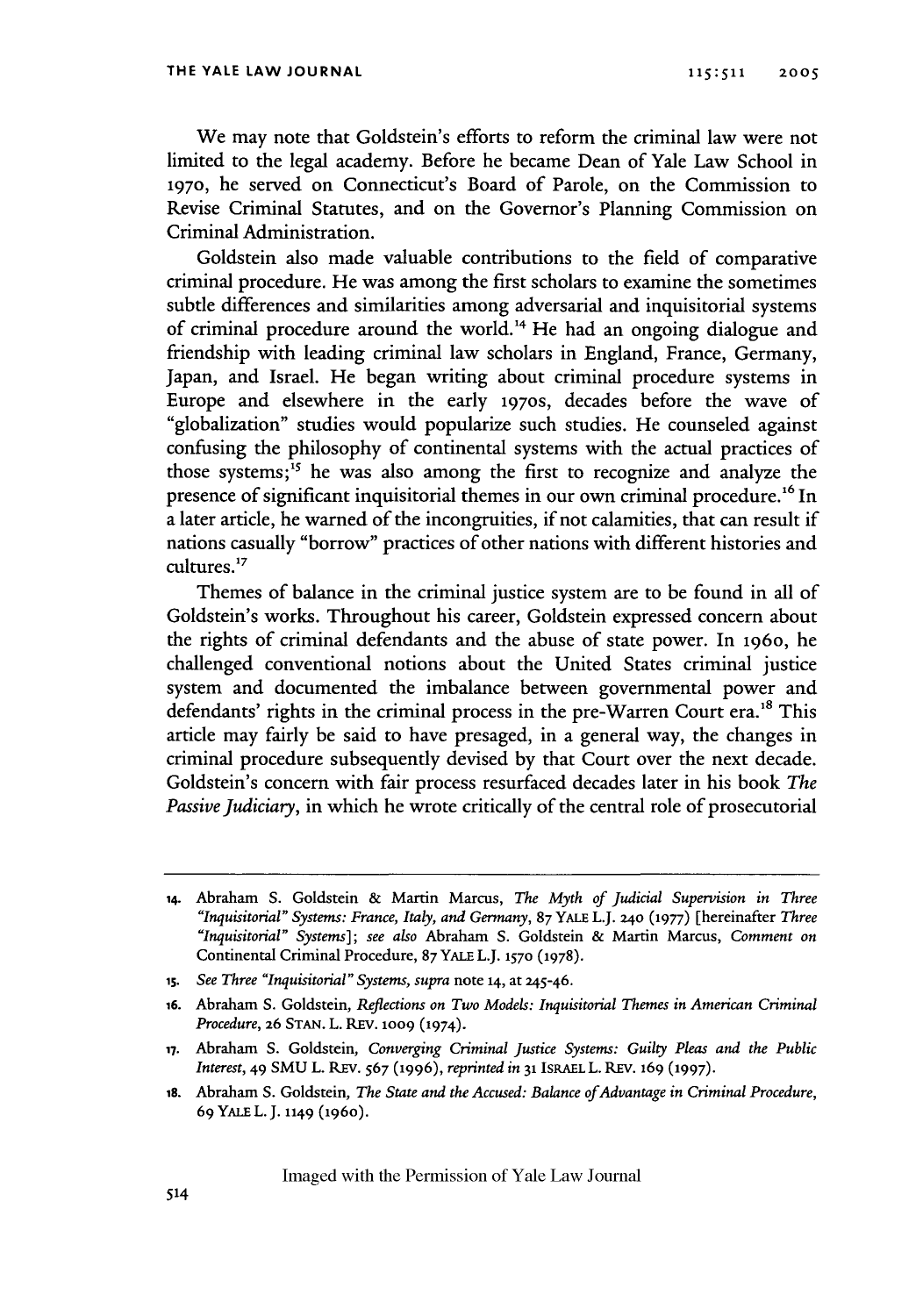discretion in the United States and what he viewed as judicial abdication of oversight.<sup>19</sup> While appreciating the inevitability and importance of prosecutorial discretion, Goldstein was critical of the failure of magistrates and judges to review and check prosecutorial power - referring to the posture of the judiciary "as less one of judicial restraint than of judicial withdrawal."<sup>20</sup> In particular, he urged that judges review the merits and fairness of plea bargains, and refuse to accept those without a clear factual basis. He pursued these themes in subsequent articles, urging judicial checks on prosecutorial power and closer review of search warrant applications." He later expressed concern about the use of the civil legal system to punish white-collar defendants without the procedural protections of a criminal trial.<sup>22</sup>

Goldstein also recognized the need for a respectful role for victims in criminal prosecution.<sup>23</sup> His pioneering 1982 article urged that victims be brought into the processes of charging, plea bargaining, and sentencing. It was written at the dawn of the "victims' rights" movement, and in many ways charted the course of subsequent efforts to make that slogan a reality. The article was especially influential because, like all of Goldstein's writings, it was balanced and sober, with due regard for competing considerations and the interests of both the prosecutor and the defendant.<sup>24</sup>

Goldstein's deep commitment to fair criminal procedure led him to advocate strongly for the secrecy of criminal jury deliberations.<sup>25</sup> As jurors increasingly appeared on television programs and gave interviews to the press, or even wrote books about their experiences, Goldstein sounded a strong note of caution. Examining the special role of the jury in criminal cases, he echoed Justice Cardozo in urging that "jurors must deliberate in secret so that they

**ig. ABRAHAM S.** GOLDSTEIN, THE PASSIVE JUDICIARY: PROSECUTORIAL DISCRETION **AND THE** GUILTY PLEA (1981).

**<sup>2</sup>o.** *Id.* at <sup>5</sup> .

**<sup>21.</sup>** *See, e.g.,* Abraham S. Goldstein, *The Search Warrant, The Magistrate, and Judicial Review,* 62 N.Y.U. L. REV. **1173** (1987).

<sup>22.</sup> Abraham S. Goldstein, *White Collar Crime and Civil Sanctions*, 101 YALE L.J. 1895 (1992); see *also* the article in the same issue by Goldstein's former student, Kenneth Mann, *Punitive Civil Sanctions: The Middleground Between Criminal and Civil Law, 101 YALE L.J. 1795 (1992).* 

**<sup>23.</sup>** Abraham S. Goldstein, *Defining the Role* of *the Victim in Criminal Prosecution,* **52** MiSS. L. J. **515** (1982).

<sup>24.</sup> In a later article, Goldstein analyzed the role of judicial and prosecutorial discretion under the Federal Victim and Witness Protection Act of 1982. Abraham S. Goldstein, *The Victim* and Prosecutorial Discretion: The Federal Victim and Witness Protection Act of 1982, 47 LAW & CONTEMP. PROBS. **225** (1984).

**<sup>25.</sup>** Abraham S. Goldstein, *Jury Secrecy and the Media: The Problem of Post-Verdict Interviews,* **1993 U.** ILL. L. REv. **295.**